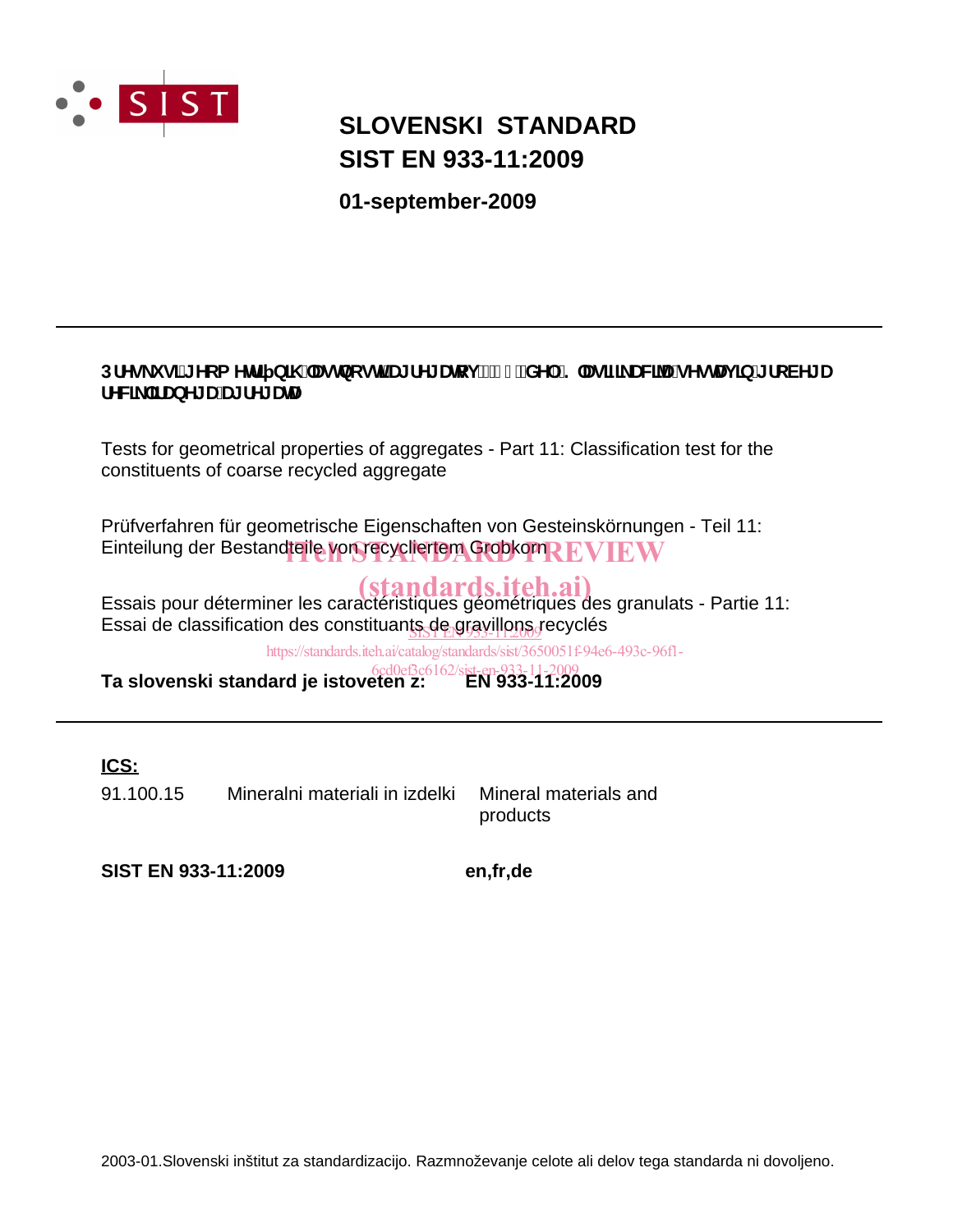

# iTeh STANDARD PREVIEW (standards.iteh.ai)

SIST EN 933-11:2009 https://standards.iteh.ai/catalog/standards/sist/3650051f-94e6-493c-96f1- 6cd0ef3c6162/sist-en-933-11-2009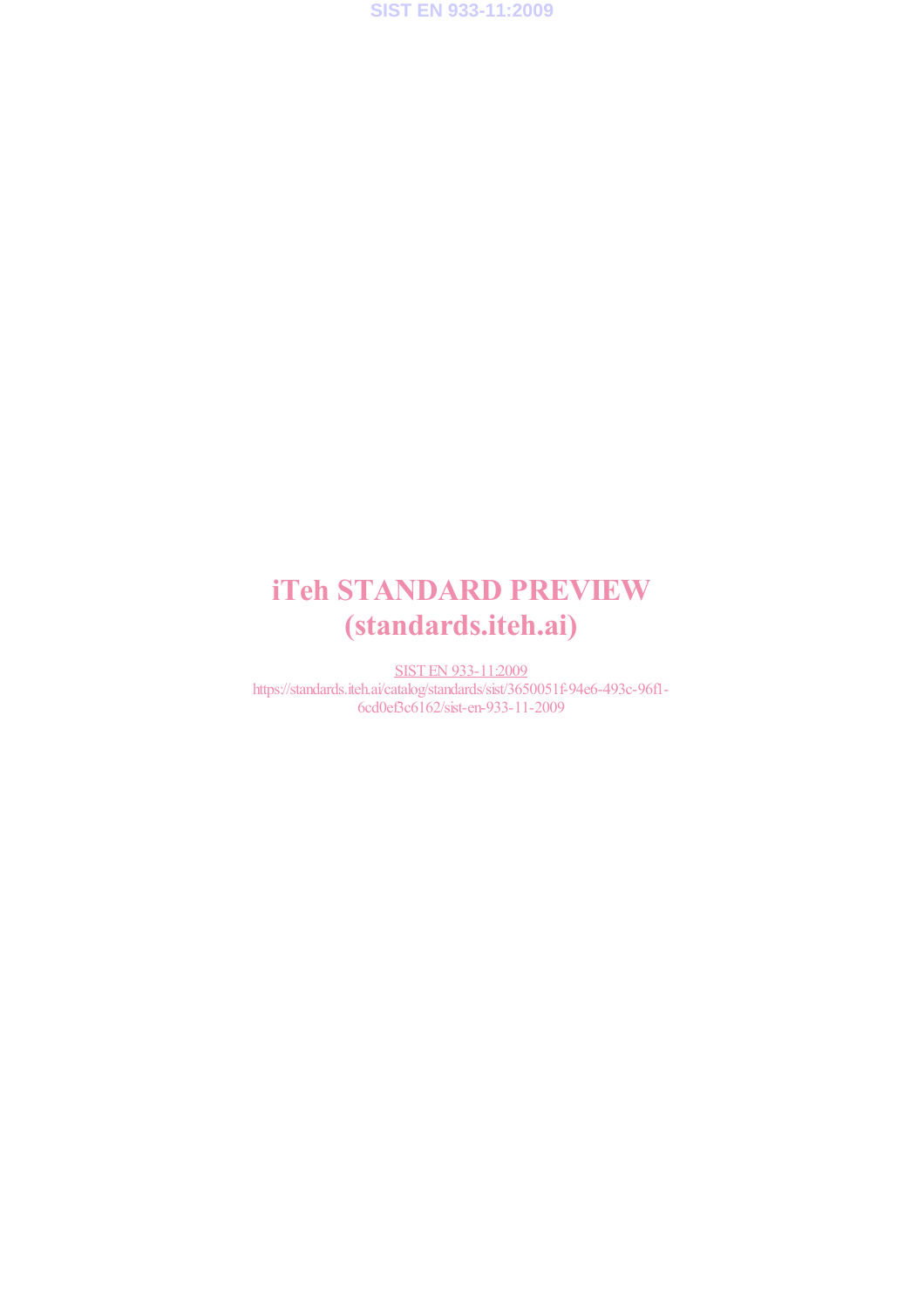#### **SIST EN 933-11:2009**

# EUROPEAN STANDARD NORME EUROPÉENNE EUROPÄISCHE NORM

## **EN 933-11**

April 2009

ICS 91.100.15

English Version

## Tests for geometrical properties of aggregates - Part 11: Classification test for the constituents of coarse recycled aggregate

Essais pour déterminer les caractéristiques géométriques des granulats - Partie 11: Essai de classification des constituants de gravillons recyclés

Prüfverfahren für geometrische Eigenschaften von Gesteinskörnungen - Teil 11: Einteilung der Bestandteile in grober recyclierter Gesteinskörnung

This European Standard was approved by CEN on 1 March 2009.

CEN members are bound to comply with the CEN/CENELEC Internal Regulations which stipulate the conditions for giving this European Standard the status of a national standard without any alteration. Up-to-date lists and bibliographical references concerning such national standards may be obtained on application to the CEN Management Centre or to any CEN member.

This European Standard exists in three official versions (English, French, German). A version in any other language made by translation under the responsibility of a CEN member into its own language and notified to the CEN Management Centre has the same status as the official versions. (standards.iteh.ai)

CEN members are the national standards bodies of Austria, Belgium, Bulgaria, Cyprus, Czech Republic, Denmark, Estonia, Finland, France, Germany, Greece, Hungary, Iceland, Ireland, Italy, Latvia, Lithuania, Luxembourg, Malta, Netherlands, Norway, Poland, Portugal, Romania, Slovakia, Slovenia, Spain, Sweden, Switzerland and United Kingdom. 1f-94e6-493c-96f1-

6cd0ef3c6162/sist-en-933-11-2009



EUROPEAN COMMITTEE FOR STANDARDIZATION COMITÉ EUROPÉEN DE NORMALISATION EUROPÄISCHES KOMITEE FÜR NORMUNG

**Management Centre: Avenue Marnix 17, B-1000 Brussels**

© 2009 CEN All rights of exploitation in any form and by any means reserved worldwide for CEN national Members.

Ref. No. EN 933-11:2009: E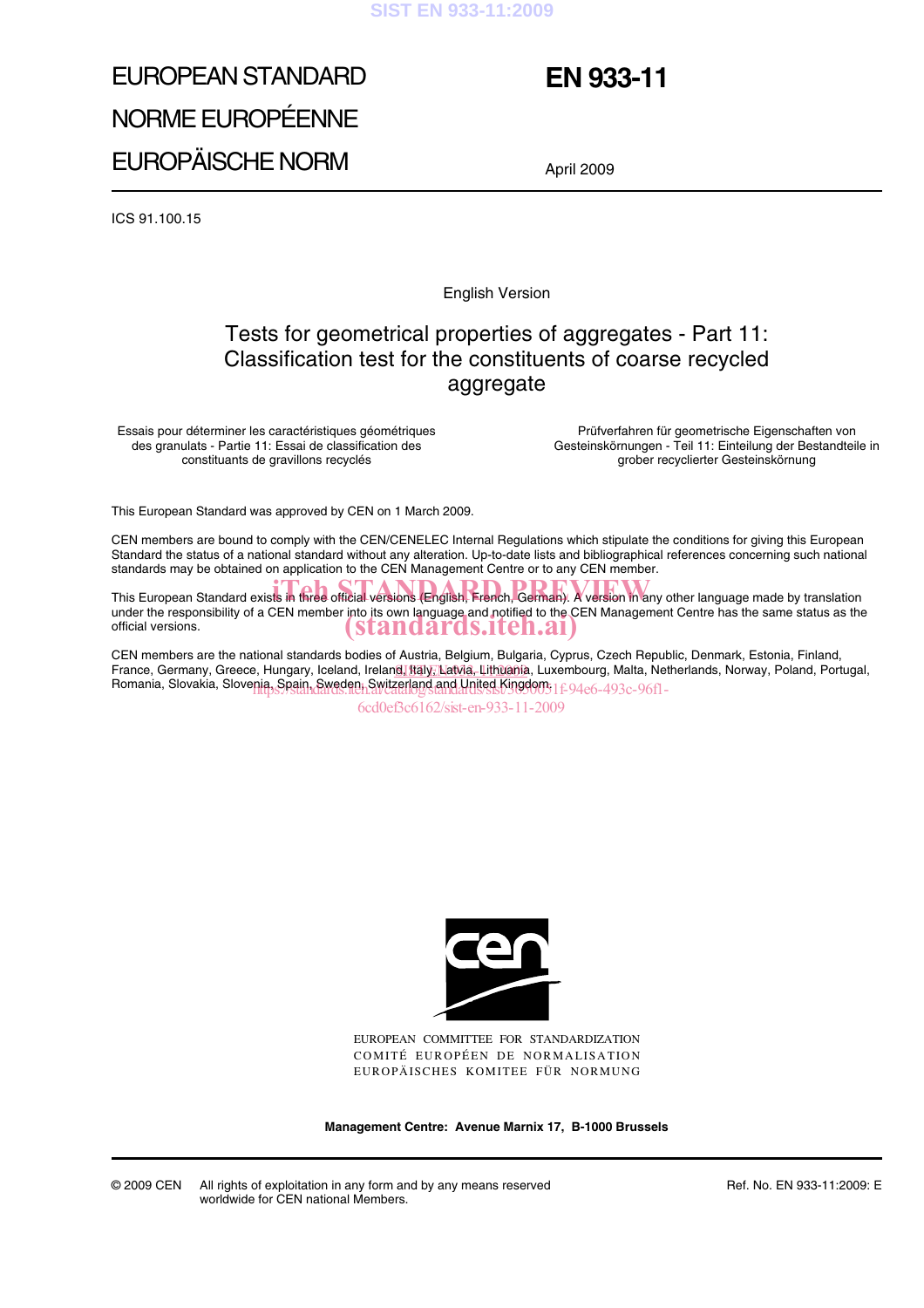## **Contents**

| 1               |                                                                                      |  |
|-----------------|--------------------------------------------------------------------------------------|--|
| $\mathbf{2}$    |                                                                                      |  |
| 3               |                                                                                      |  |
| 4               |                                                                                      |  |
| 5               |                                                                                      |  |
| 6               |                                                                                      |  |
| $\overline{7}$  |                                                                                      |  |
| 8               |                                                                                      |  |
| 9<br>9.1<br>9.2 |                                                                                      |  |
|                 | Annex A (informative) Additive to the test procedure for low proportions of floating |  |
|                 |                                                                                      |  |

SIST EN 933-11:2009<br>https://standards.iteh.ai/catalog/standards/sist/3650051f-94e6-493c-96f1-6cd0ef3c6162/sist-en-933-11-2009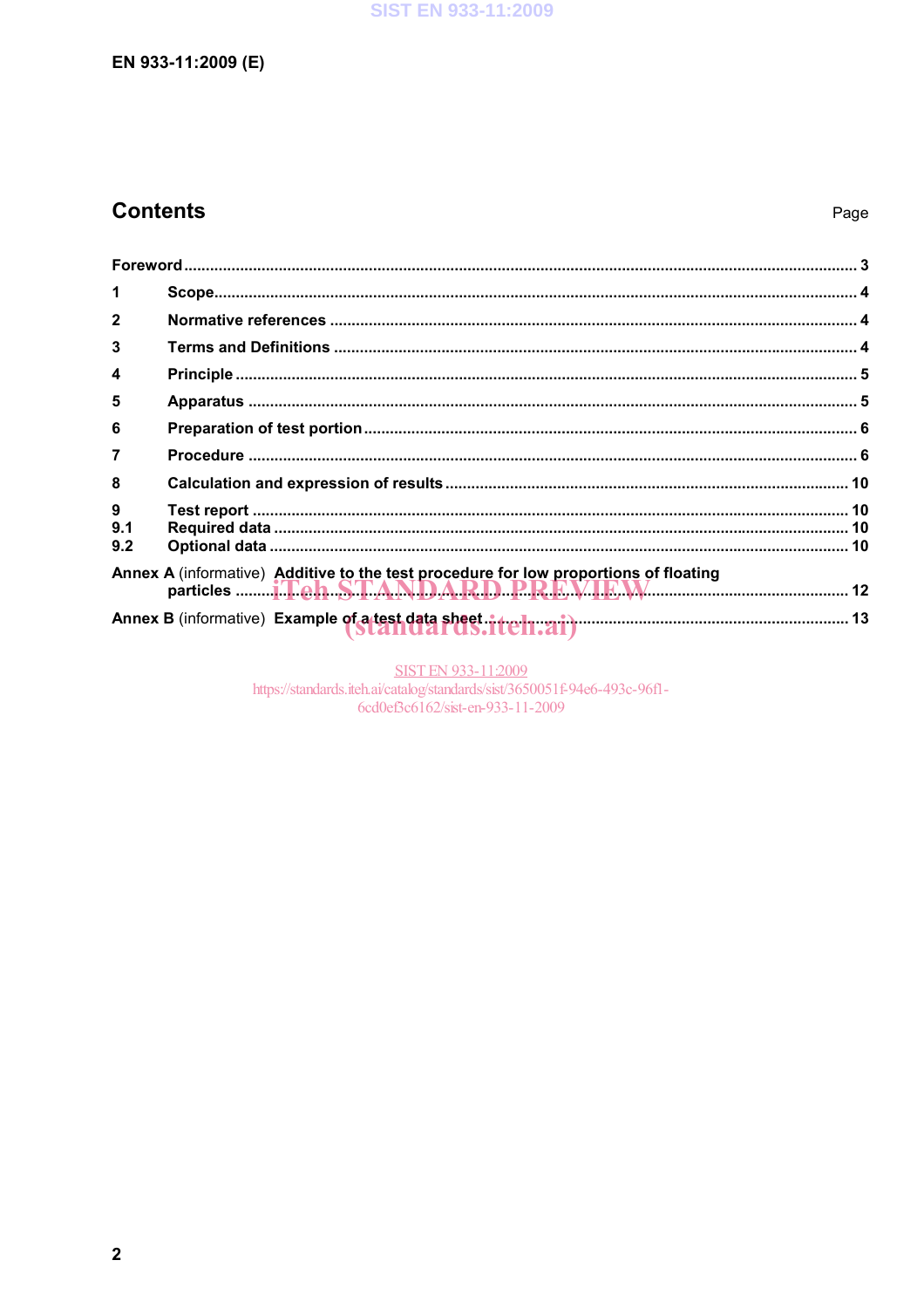## **Foreword**

This document (EN 933-11:2009) has been prepared by Technical Committee CEN/TC 154 "*Aggregates*", the secretariat of which is held by BSI.

This European Standard shall be given the status of a national standard, either by publication of an identical text or by endorsement, at the latest by October 2009, and conflicting national standards shall be withdrawn at the latest by October 2009.

Attention is drawn to the possibility that some of the elements of this document may be the subject of patent rights. CEN [and/or CENELEC] shall not be held responsible for identifying any or all such patent rights.

This European Standard is one of a series of standards for tests for geometrical properties of aggregates. Test methods for other properties of aggregates are covered by parts of the following European Standards:

| EN 932 | Tests for general properties of aggregates |
|--------|--------------------------------------------|
|--------|--------------------------------------------|

EN 1097 Tests for mechanical and physical properties of aggregates

EN 1367 Tests for thermal and weathering properties of aggregates

EN 1744 Tests for chemical properties of aggregates  $\ln a$ i)

EN 13179 Tests for filler aggregate used in bituminous mixtures https://standards.iteh.ai/catalog/standards/sist/3650051f-94e6-493c-96f1-

The other parts of EN 933 are: 6cd0ef3c6162/sist-en-933-11-2009

- Part 1: Determination of particle size distribution Sieving method
- Part 2: Determination of particle size distribution Test sieves, nominal size of apertures
- Part 3: Determination of particle shape Flakiness index
- Part 4: Determination of particle shape Shape index
- Part 5: Determination of percentage of crushed and broken surfaces in coarse aggregate particles
- Part 6: Assessment of surface characteristics Flow coefficient of aggregates
- Part 7: Determination of shell content Percentage of shells in coarse aggregates
- Part 8: Assessment of fines Sand equivalent test
- Part 9: Assessment of fines Methylene blue test

Part 10: Assessment of fines - Grading of fillers (air jet sieving)

According to the CEN/CENELEC Internal Regulations, the national standards organizations of the following countries are bound to implement this European Standard: Austria, Belgium, Bulgaria, Cyprus, Czech Republic, Denmark, Estonia, Finland, France, Germany, Greece, Hungary, Iceland, Ireland, Italy, Latvia, Lithuania, Luxembourg, Malta, Netherlands, Norway, Poland, Portugal, Romania, Slovakia, Slovenia, Spain, Sweden, Switzerland and the United Kingdom.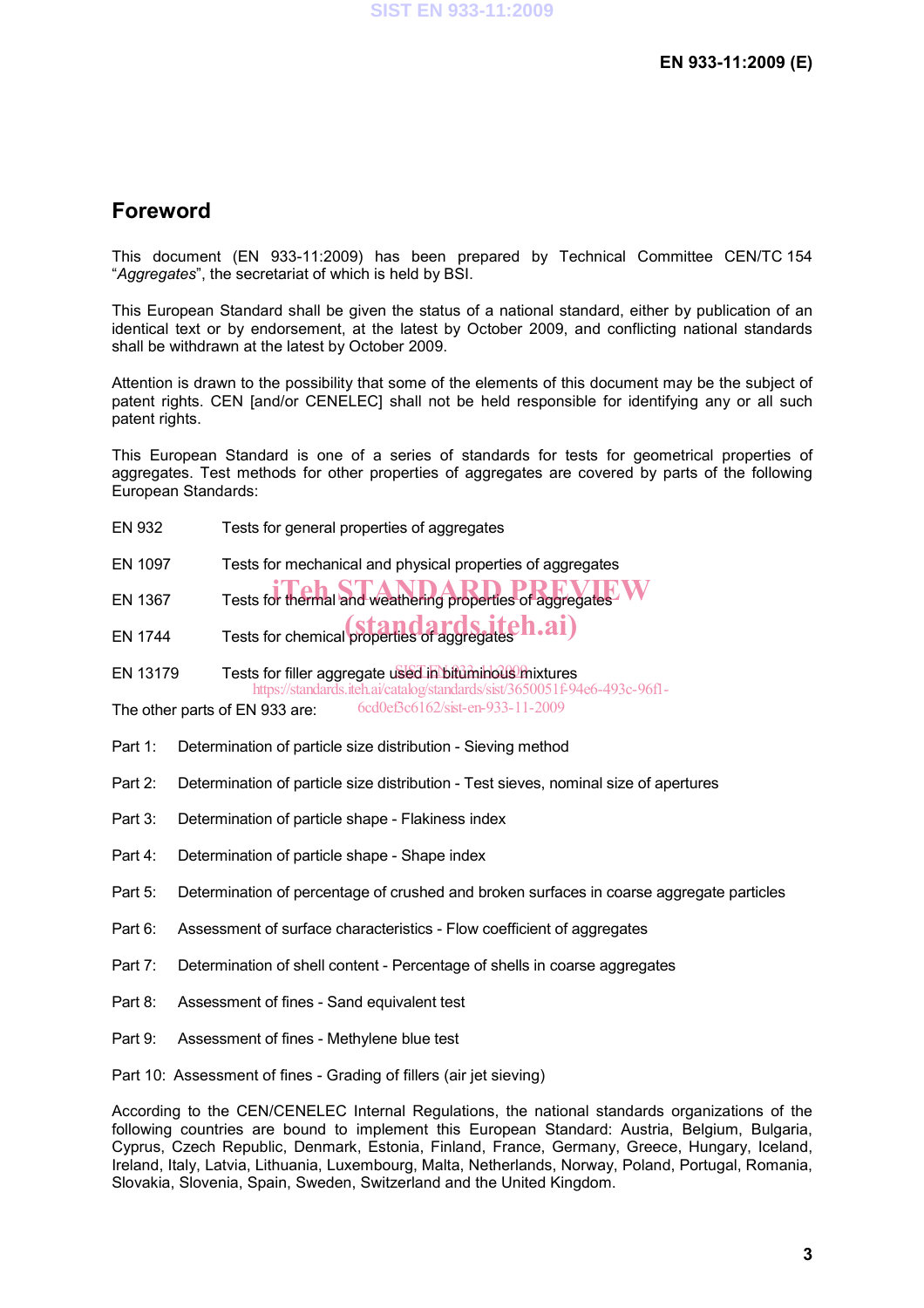#### **1 Scope**

This European Standard describes a simple method for the examination of coarse recycled aggregates for the purpose of identifying and estimating the relative proportions of constituent materials. This reference test method should be used for type testing and in case of dispute. For other purposes, in particular factory production control, other methods may be used provided that an appropriate working relationship with the reference method has been established.

NOTE 1 This method is not appropriate for lightweight aggregates covered by EN 13055 series.

NOTE 2 If dangerous substances are found in while carrying out this method, they should be dealt with in accordance with regulations in the place of use.

#### **2 Normative references**

The following referenced documents are indispensable for the application of this document. For dated references, only the edition cited applies. For undated references, the latest edition of the referenced document (including any amendments) applies.

EN 932-1, *Tests for general properties of aggregates – Part 1 – Methods for sampling*

EN 932-2, *Tests for general properties of aggregates – Part 2 – Methods for reducing laboratory samples*

iTeh STANDARD PREVIEW

EN 932-5, *Tests for general properties of aggregates – Part 5 – Common equipment and calibration* (standards.iteh.ai)

EN 933-2, *Tests for geometrical properties of aggregates* – *Part 2: Determination of particle size distribution – Test sieves, nominal size of apertures* SIST EN 933-11:2009

https://standards.iteh.ai/catalog/standards/sist/3650051f-94e6-493c-96f1-

6cd0ef3c6162/sist-en-933-11-2009

#### **3 Terms and Definitions**

For the purpose of this standard, the following terms and definitions apply:

#### **3.1**

#### **aggregate size**

designation of aggregate in terms of lower (*d*) and upper (*D*) sieve sizes expressed as *d*/*D*

NOTE This designation accepts the presence of some particles which will be retained on the upper sieve (oversize) and some which will pass the lower sieve (undersize).

#### **3.2**

#### **particle size fraction** *d***i/***D***<sup>i</sup>**

fraction of an aggregate passing the larger (D<sub>i</sub>) of two sieves and retained on the smaller (d<sub>i</sub>)

#### **3.3**

#### **constant mass**

successive weighings after drying at least 1 h apart not differing by more than 0,1 %

NOTE In many cases constant mass can be achieved after a test portion has been dried for a predetermined period in a specified oven at (110  $\pm$  5) °C. Test laboratories can determine the time required to achieve constant mass for specific types and sizes of sample dependent upon the drying capacity of the oven used.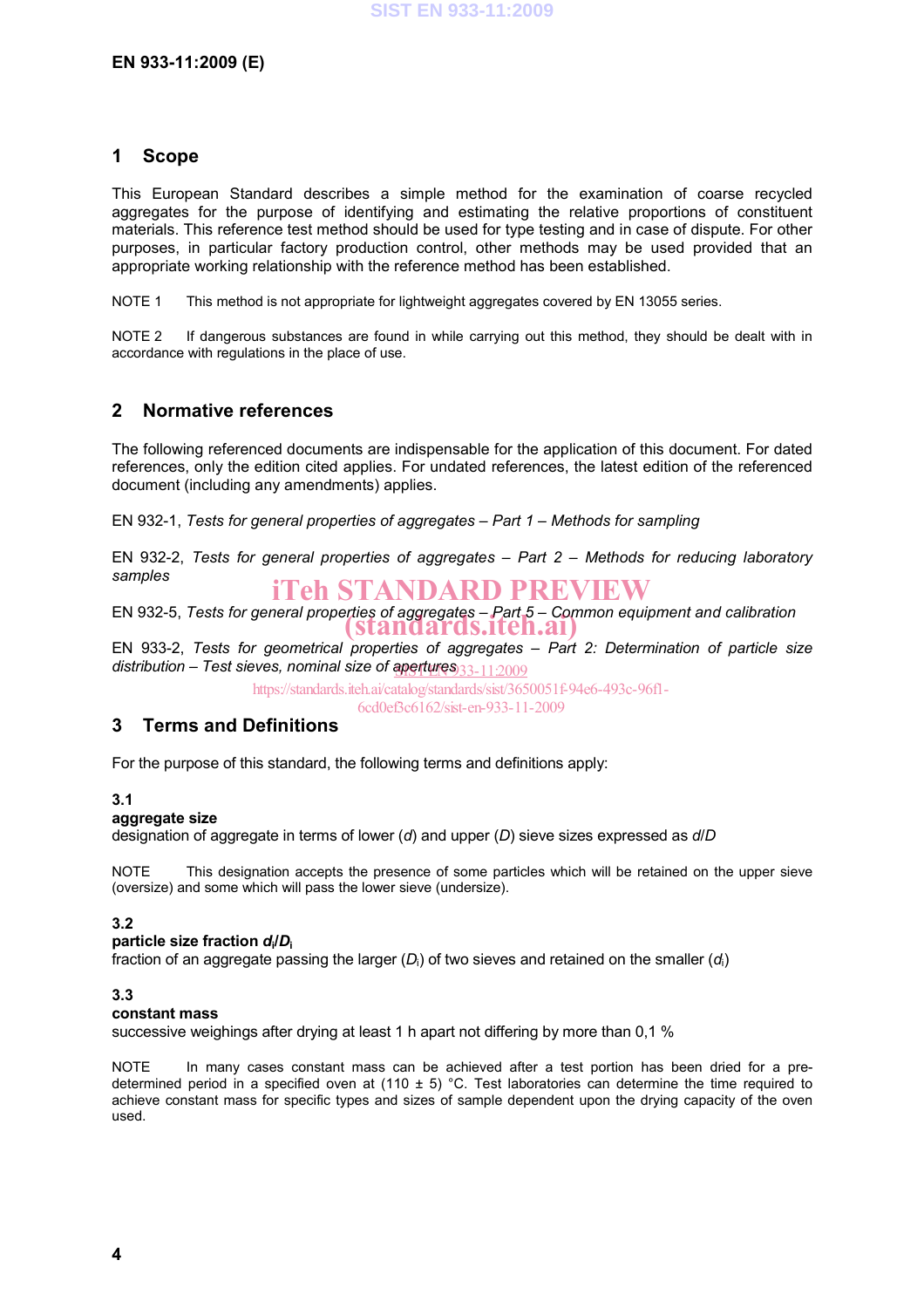**3.4 floating particles**  particles that float in water

#### **3.5**

**test portion** 

sample used as a whole in a single test

### **4 Principle**

The test consists of hand sorting particles from a test portion of coarse recycled aggregate into a list of constituents.

The proportion of each constituent in the test portion is then determined and expressed as a percentage by mass, except for the proportion of floating particles which is expressed as a volume by mass.

### **5 Apparatus**

Unless otherwise stated, all apparatus shall conform to the general requirements of EN 932-5.

- $5.1$  Test sieves, 63 mm and 4 mm conforming to  $\mathbf{EN}93322\mathbf{REVIEW}$
- 5.2 Tightly fitting pan and lid, for the sieves. Tds.iteh.ai)

**5.3 Ventilated oven,** thermostatically **controlled** to maintain a temperature of (40 ± 5) °C or  $(110 \pm 5)$  °C. https://standards.iteh.ai/catalog/standards/sist/3650051f-94e6-493c-96f1- 6cd0ef3c6162/sist-en-933-11-2009

- **5.4 Balance or scale,** of suitable capacity and readable to 0,1g.
- **5.5 Trays**
- **5.6 Brushes**
- **5.7 Sieving machine,** optional.
- **5.8 Watertight tank**, of suitable capacity.
- **5.9 Stirrer**
- **5.10 Dry soft absorbent rag**

**5.11 Graduated measuring cylinder,** of suitable capacity, graduated to 1 or 5 cm<sup>3</sup> (depending on the required precision for volume measurement).

**5.12 Plunger**, for the graduated cylinder.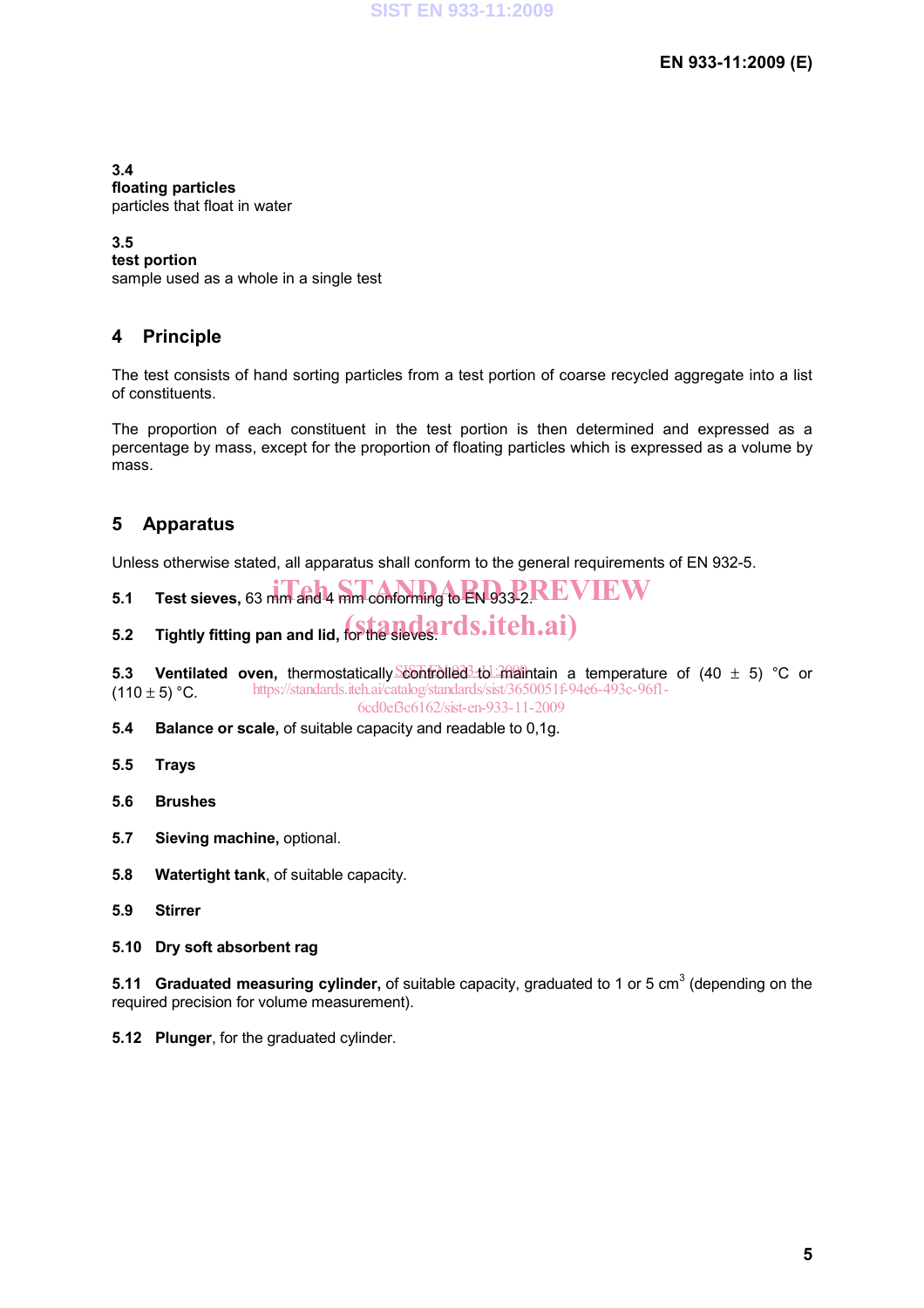#### **6 Preparation of test portion**

The sample shall be taken in accordance with EN 932-1 and reduced in accordance with EN 932-2 to produce a test portion of minimum mass given in Table 1.

Dry the sample at (40  $\pm$  5) °C to constant mass. Weigh and record the dry mass of the sample as  $M_0$ .

NOTE In the absence of temperature sensitive constituents such as bituminous mixtures, the sample may be dried at  $(110 \pm 5)$  °C.

Record the drying temperature as T.

Sieve the sample on the test sieves, agitating with sufficient vigour to ensure complete separation of particles greater than 4 mm.

Weigh and record the mass of particles retained on the 63 mm sieve as  $M_{63}$ , and then discard them. Weigh and record the mass of particles passing the 4 mm sieve as M<sub>4</sub>, and then discard them. Record the mass of the obtained test portion as  $M_1$ .

| Upper Aggregate size D                                                                                                                                                                        | Test portion mass (minimum) |  |  |
|-----------------------------------------------------------------------------------------------------------------------------------------------------------------------------------------------|-----------------------------|--|--|
| mm                                                                                                                                                                                            | Κq                          |  |  |
|                                                                                                                                                                                               |                             |  |  |
| 32 and below                                                                                                                                                                                  |                             |  |  |
| Higher test portion masses may be necessary to ensure<br>Note<br>sufficient precision in the determination of low proportions of restricted<br>constituents, (see Annex A).<br>FN 933-11:2009 |                             |  |  |
|                                                                                                                                                                                               |                             |  |  |

**Table 1 — Guidance on mass of test portion** 

#### **7 Procedure**

Separate and retain clay and soil from the test portion and put it in a tray.

Immerse the rest of the test portion into the filled watertight tank and stir in order to wash the particles and release the floating ones. Collect these floating particles and determine their volume  $V_{FL}$  in cm<sup>3</sup>. For this purpose, gently surface dry them using the dry absorbent rag, then introduce them into the graduated cylinder filled with a known volume of water, sufficient to allow their total immersion. Use the plunger to achieve total immersion of the floating particles alone (see Figure 1), viz. do not immerse the plunger itself or entrap air, and use the cylinder gradation to assess the resulting volume increase.

6cd0ef3c6162/sist-en-933-11-2009

Collect the non-floating particles and dry them apart at same temperature as before to constant mass. Spread these particles on a flat surface and separate by hand those belonging to constituent X as defined in Table 2. Put them in the tray together with the soil and the clay. Weigh and record the combined mass of particles as  $M_X$ .